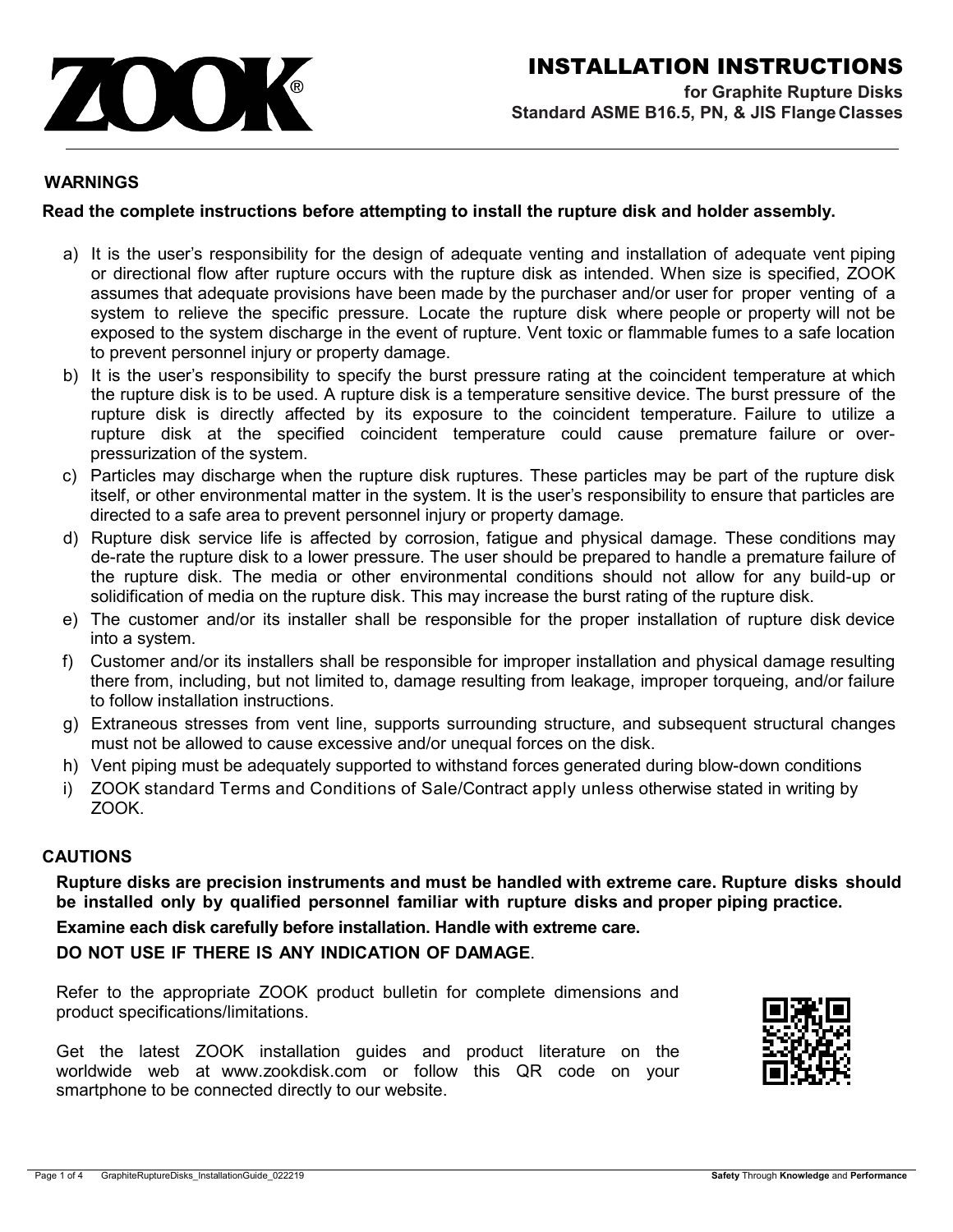**The disk tag is designed to provide critical information about the rupture disk and should NOT be used as a handle to hold, lift or adjust the assembly during installation. This practice can damage the disk resulting in failure of the disk.**



## **INSTALLATION (ALL RUPTURE DISK TYPES AND DEVICES)**

#### To achieve accurate burst pressures and a leak-free joint, several steps are required. It is imperative that a proper bolt-up **procedure is applied.**

- 1) Inspect the Companion Flanges:
	- a. Before installing the assembly into the system, ensure that the companion flange gasket surfaces are clean and free from all rust, corrosion, and foreign material. The allowable imperfections in the flange gasket surface should not exceed the depth of the surface finish grooves, and that the radial marks are no deeper than the depth of the flange surface finish and less than 50% in length of the overall gasket sealing surface width.
	- b. To assure proper sealing of the assembly and flange gaskets parallelism, flatness, and waviness should be within 0.008" (0.2mm) or less.
- 2) Insert the disk assembly between the companion flanges insuring that ALL FLOW ARROWS ARE POINTING IN THE PROPER DIRECTION.

#### **WARNING: If the rupture disk is installed upside down, the burst pressure may exceed the marked burst pressure. PAY CLOSE ATTENTION TO THE DIRECTIONAL ARROWS ON THE RUPTURE DISK ASSEMBLY**

- 3) Install new gaskets between the rupture disk and the companion flanges. ZOOK recommends compressed fiber gasket no greater than 1/8" thick (sized to dimensions specified in Table 1 on page 4). The user is cautioned to select a gasket material that is suitable for the intended service and will resist "cold flow". In the event of cold flowing of the gaskets, the assembly torque will relax, which can result in erratic bursting of the rupture disk and/or leakage.
- 4) Do not apply any compounds to the gasket or seating surfaces.
- 5) Reinstall companion flange studs and nuts, making sure they are free of any foreign matter, and well lubricated. Lubricate the nut bearing surfaces as well. Lubrication is not required if PTFE coated fasteners are used.
- 6) Run-up all nuts finger tight while maintaining parallelism
- 7) Determine the recommended bolting torque from Table 2.
- 8) Using a calibrated torque wrench, apply torque incrementally in a minimum of three (3) passes [30%, 60%, 100% of specified recommended torque] using a crossing pattern tightening sequence (see diagrams below). After following this sequence, a final tightening should be performed using a circumferential pattern moving bolt-to-bolt to ensure that all bolts have been evenly torqued.
- 9) Verify parallelism is in accordance with 1) a. above.
- 10) Torqueing loss is inherent in any bolted joint. The combined effects of bolt relaxation, gasket creep, vibration in the system, thermal expansion and elastic interaction during bolt tightening contribute to torque loss. Companion flange torque values should be verified periodically at the system temperature.



## **SPECIAL INSTALLATION CONDITIONS**

**NOTE:** Use gasket dimensions shown in Table 1. Using incorrect gasket dimensions could affect the performance of the rupture disk.

#### **1) Rupture disks with Spacer Rings – Figure 4**

a) Install the spacer ring on the downstream (vent) side of the rupture disk. The spacer ring thickness is determined based on using three (3) 1/8" thick gaskets in between the flanges, rupture disk, and the spacer ring.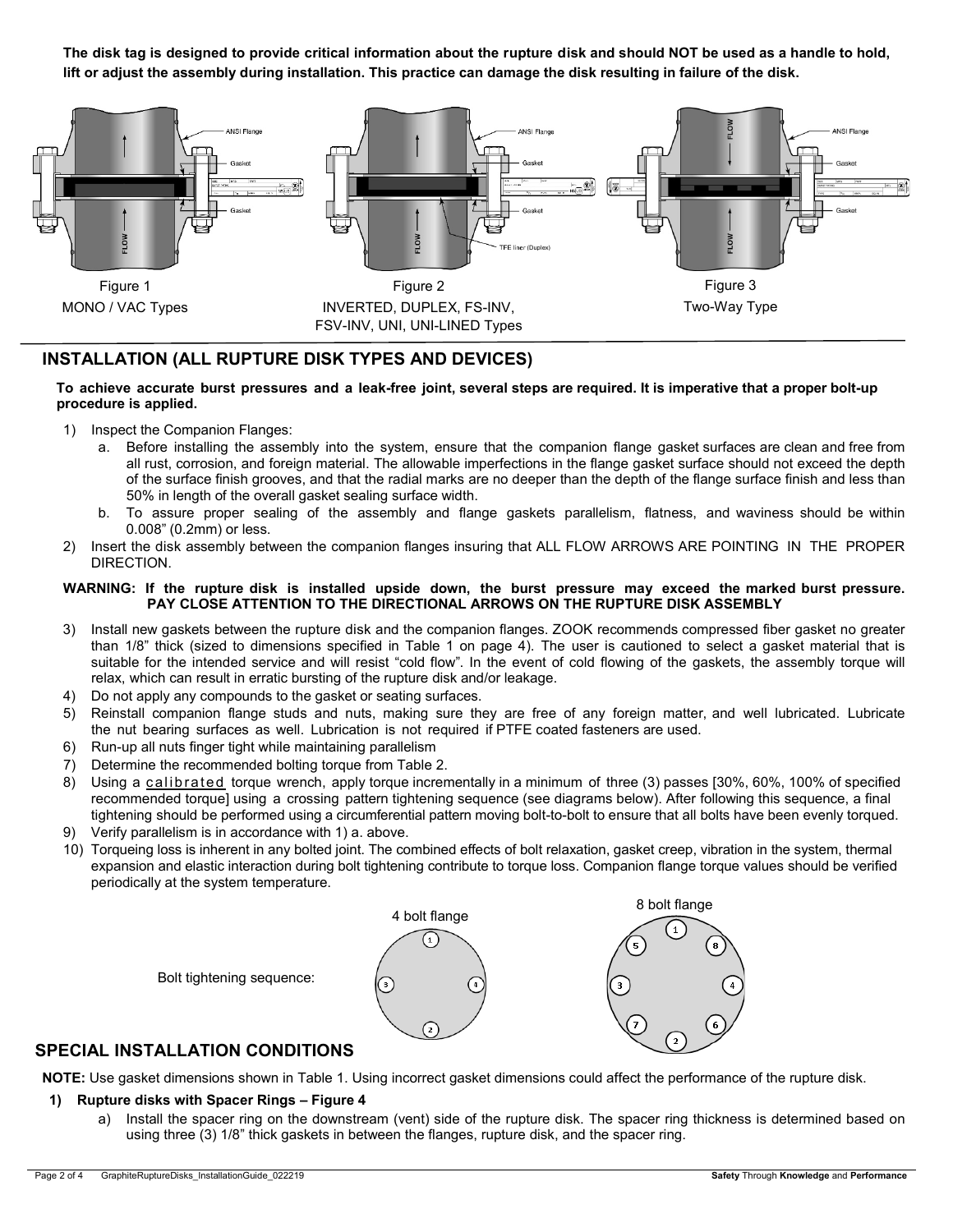

### **2) Rupture disks with heat shields – Figure 5**

- a) Heat shield is supplied attached to disk and is provided with all required gaskets attached.
- b) Assembly is not designed to be used in liquid applications.

### **3) Rupture disks with External Vacuum Supports – Figure 6**

a) Install the external vacuum support on the upstream (process) side of the rupture disk using O-Ring supplied.

**NOTE:** No additional gasket is required between rupture disk and external support.

### **4) Rupture disks with Burst Indication (not shown)**

#### **WARNING:**

# **FOR HAZARDOUS LOCATION INSTALLATION, AN INTRINSICALLY SAFE POWER TO THE RUPTURE DISK INDICATOR IS REQUIRED.**

**FOR SERVICES INVOLVING HIGHLY ELECTRICALLY CONDUCTIVE FLUIDS, USE A MONITORING DEVICE THAT WILL DETECT CHANGE IN RESISTANCE THROUGH THE ELECTRICAL CIRCUIT.**

#### a) ZENSOR®

- i) The ZENSOR is an integral electrical device specifically designed for use with ZOOK Impervious Graphite Rupture Disks and is suitable for use in hazardous locations (Class I, II, and III, Division 1 and 2, Group A through G) provided it is used with an approved intrinsically safe electrical alarm monitor.
- ii) Rupture disk with Zensor is provided with all required gaskets attached.
- iii) THE RUPTURE DISK AND THE ZENSOR BRACKET MUST NOT BE IN DIRECT CONTACT WITH THE MOUNTING FLANGES OR THE FLANGE BOLTS. THIS CAN CAUSE INCIDENTAL GROUNDING OF THE DEVICE.
- b) RDI and BA Indicating devices
	- i) The RDI or BA assembly is installed on the vent side of the rupture disk assembly normally between the disk and the companion flanges.
	- NOTE: The RDI assembly is NOT a 'Flow Direction' sensitive device. However, it is recommended that the "shiny" side of the RDI is facing towards the rupture disk.
	- ii) Place the indicator between the companion flange and disk making sure it is centered and concentric with each other.
	- iii) No additional gasket is required on the vent side of the rupture disk assembly. Process side gasket is required.
	- iv) It is recommended that the installation date is marked on the tag.

### c) LEAK DETECTION (LD) OPTION

- i) The LD is installed immediately upstream (between the rupture disk and indicator) of the RDI or BA indicator.
- ii) Align outside diameter of LD with outside diameter of the indicator.
- iii) The LD may be held in place by using small piece of Scotch<sup>®</sup> tape over the outside diameter on both sides of the indicator. Locate tape 90° from both sides of identification tag. **Tape must not extend more than half way across gasket surface.**
- iv) After each leak or burst detection a replacement LD and RDI must be installed.
- d) Wiring:
	- i) Using approved Electrical Code Procedures, connect the lead wires to the burst detection circuit. Do not use the lead wire shield as a ground. The electrical operating limits of each device are indicated on the tag attached to the lead wire. If used in conjunction with ZOOK Model ZAM Plus Alarm Monitor, refer to the Installation Manual - Bulletin 350.

**Max Voltage: 24 VDC Max Current: 20 mA**